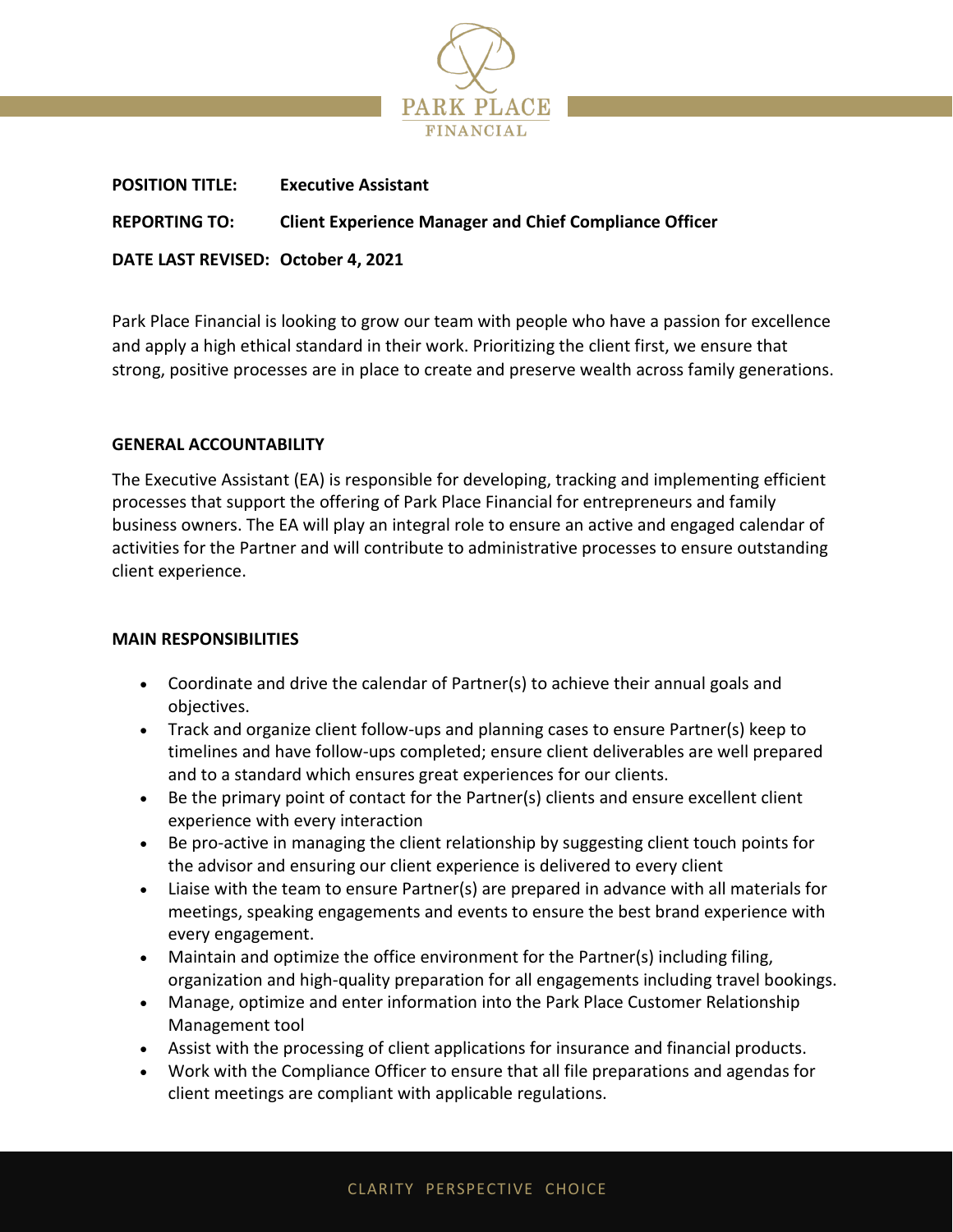

- Work with the Marketing team to coordinate client lists and ensure Partner(s) are prepped well in advance for corporate events including presentations.
- Based on your interactions with clients, make recommendations on advisor-lead marketing activities including written articles, events and presentation topics that may be attractive to clients.
- Work with the Executive team to implement and track key projects where requested.
- Contribute to operational processes to ensure continuous improvement in the quality of our client engagements.
- Recognize and act on opportunities to request a testimonial from our current clients.
- Contribute to the overall cleanliness and order of the shared file room areas, staff rooms etc.
- Ensure the Partner's office is clean, files are put away and manage a daily in, out and work in progress box, ensuring work-in-progress is followed up on.
- Other duties as assigned.

# **WORKING RELATIONSHIPS**

**Partners/Executive Team:** Continuous interaction to assist, schedule and prepare needed resources.

**Customers/Clients:** Continuous interaction to contribute to assist, advise, guide and resolve questions, concerns and complaints.

## **SKILLS AND COMPETENCIES**

- Strong interpersonal skills with a proven ability to attract, build and establish strong relationships with our clients, stakeholders, and members of the team
- Demonstrated ability to set and achieve strategically important goals
- High energy, positive, organized and excited about the work that we do for our clients
- Impeccable and thoughtful time manager
- Exercise good judgment, discretion and confidentiality in all communications
- Strong ability to plan in advance and anticipate client needs
- A team player and an effective independent time manager
- Strong relationship building both online and offline, so clients, partners and stakeholders feel confident communicating directly with you to achieve their goals
- Spirit of continuous learning and growth
- A positive attitude and ability to take the initiative to help others and ensure a great environment for all staff and clients
- Strong attention to detail that creates great experiences for our clients.